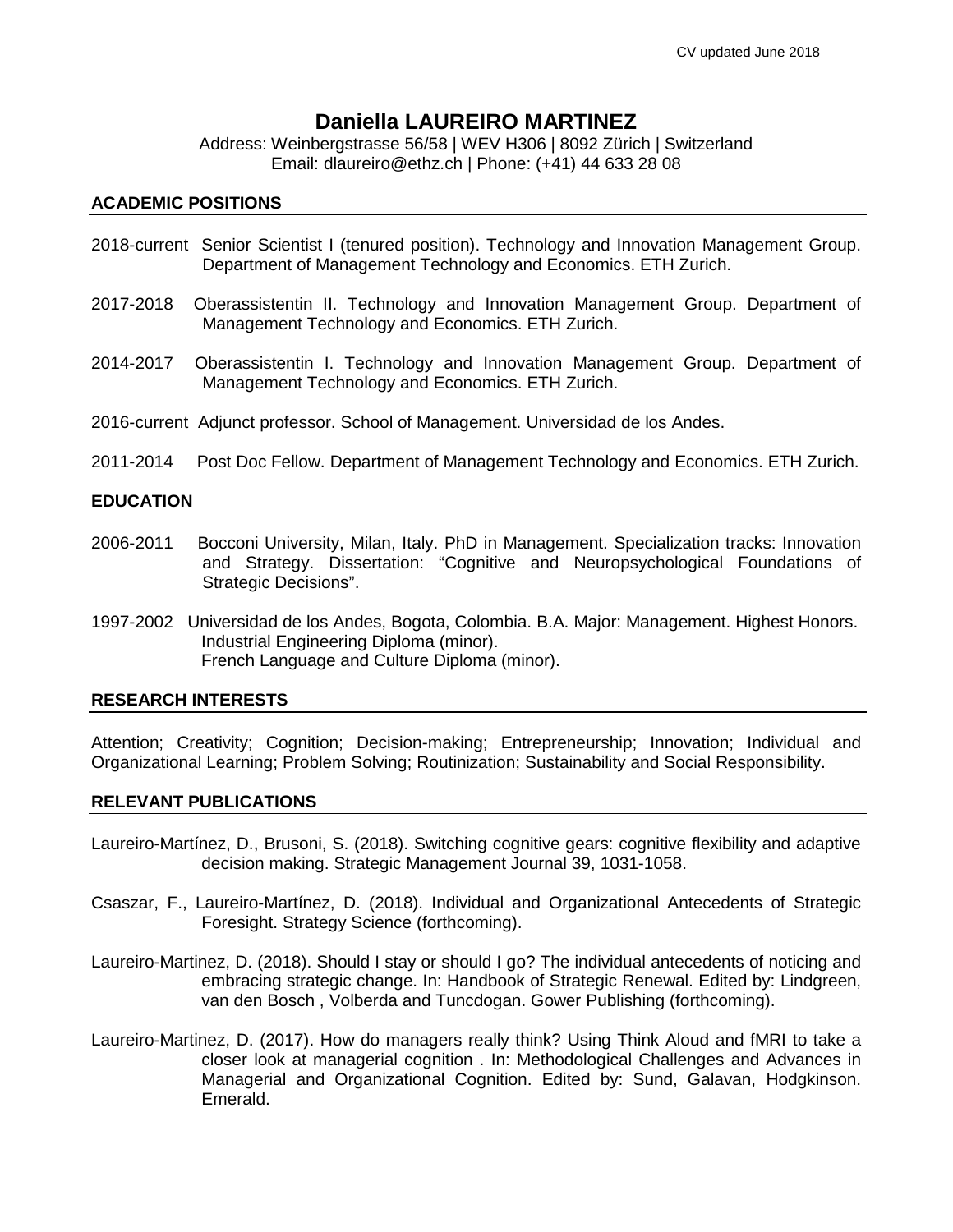- Laureiro-Martinez, D., Trujillo C.A. and Unda J. (2017). Time perspective and age: a review of age associated differences. Frontiers in Psychology, 8(101), 1-8.
- Tata, A., Laureiro-Martinez, D., Garcia, D., Oesch, A., & Brusoni, S. (2017). The psycholinguistics of entrepreneurship. Journal of Business Venturing Insights, 7, 38-44.
- Laureiro-Martinez, D., Venkatraman, V., Cappa, S., Zollo, M., & Brusoni, S. (2015). Cognitive Neurosciences and Strategic Management: Challenges and Opportunities in Tying the Knot. Cognition and Strategy. Advances in Strategic Management. Emerald Group Publishing Limited, 32, 351-370.
- \*Laureiro-Martinez, D., Brusoni S., Canessa, N. and Zollo, M. (2015). Understanding the explorationexploitation dilemma: An fMRI study of attention control and decision-making performance. Strategic Management Journal 36(3), 319-338.

*\*On 2016 and again 2017, this paper achieved the status of "Fast-breaking paper", with top 1% citation increases in Economics and Business (Thomson-Reuters essential science indicators, 2016)*

- Laureiro-Martinez, D., (2014). Cognitive Control Capabilities, Routinization Propensity and Decision-Making Performance. Organization Science 25(4), 1111-1133.
- Laureiro-Martinez, D., Canessa, N., Brusoni, S., Zollo, M., Hare, T., Alemanno, F., & Cappa, S. F. (2014). Frontopolar cortex and decision-making efficiency: comparing brain activity of experts with different professional background during an exploration-exploitation task. Frontiers in Human Neuroscience. 7(927), 1-10.
- Forero-Pineda, C., Laureiro-Martínez, D. and Marín, A. (2011). Patrones de innovación y propiedad intelectual en las PYMES de un país en desarrollo / Colombian Small and Medium Sized Enterprises Innovation Model. Book Chapter. In: "Economía de la innovación y desarrollo." Aboites, J. and Corona, J.M. (editors). Universidad Autónoma Metropolitana Xochimilco / SIGLO XXI Editions. Mexico, 431-455.
- Forero-Pineda, C., Laureiro-Martinez, D. and Marín, A. (2011). Innovation patterns and intellectual property in SMEs of a developing country. Innovar, 21(42), 113-128.
- Laureiro-Martínez, D., Brusoni, S., Zollo, M. (2010). The Neuroscientific Foundations of the Exploration-Exploitation Dilemma. Journal of Neuroscience, Psychology, and Economics. Vol 3(2), Nov 2010, 95-115.

#### **PAPERS UNDER REVIEW AND WORK IN PROGRESS**

- Laureiro-Martínez, D., Brusoni, S., Tata, A. Zollo, M. The Emergence of Choice Patterns: Evidence from a Laboratory Study. Status: R&R.
- Tata, A. Laureiro-Martínez, D., Brusoni, S. Don't look back: The effect of temporal and self-focus on Startup Funding. Status: rewriting
- Zeijen, A., Tata, A., Laureiro-Martínez, D., Brusoni, S. The Role of Technology Frames in the Making of Disruptive Innovation - The Case of 3D Printing. Status: rewriting
- Laureiro-Martínez, D., Trujillo, C. Time perspective and the temporal distance of decision outcomes. Status: Analyses done. Plan to write and submit by Nov 2018.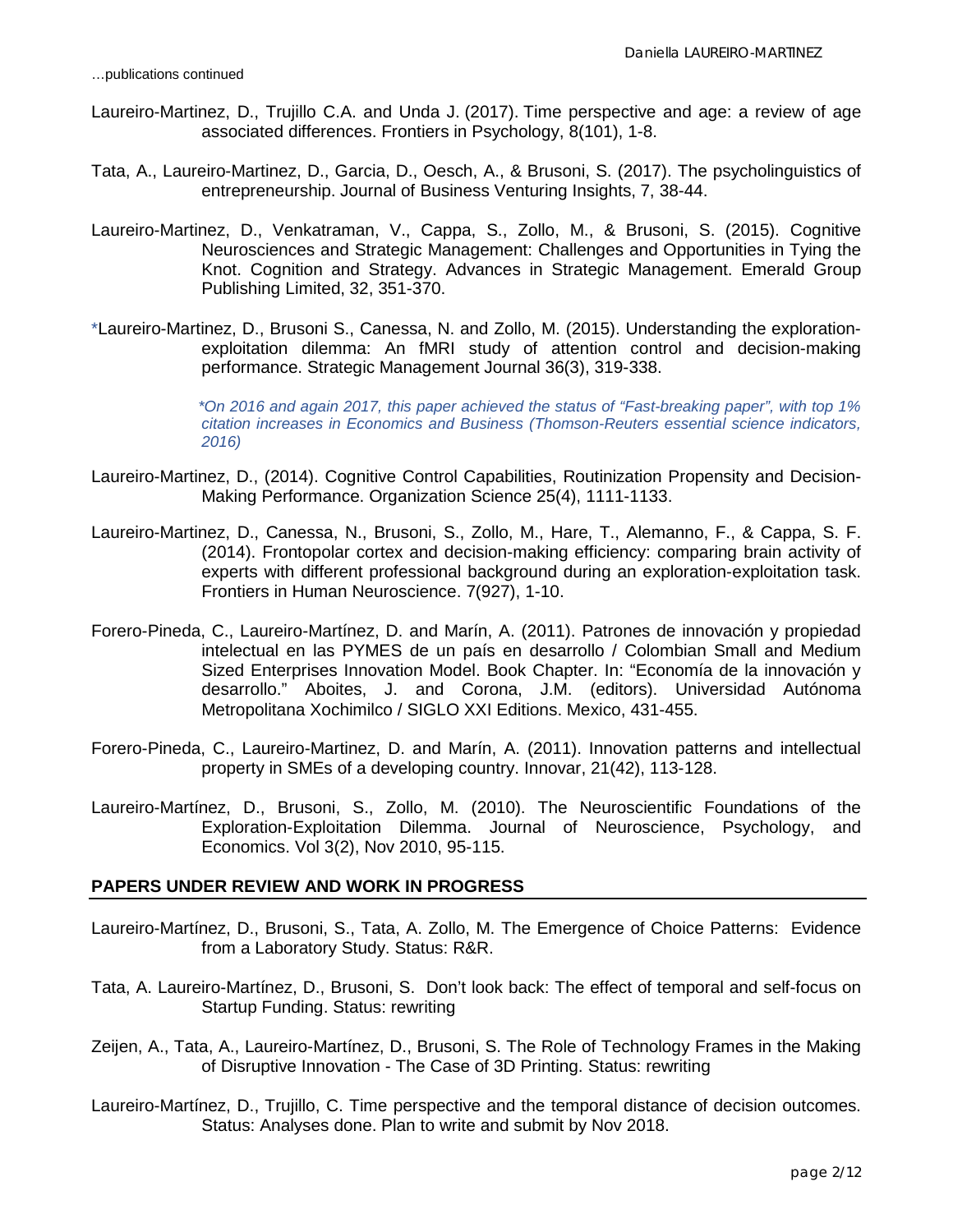…work in progress continued

- Laureiro-Martínez, D., Arrieta, J., Brusoni, S., Thinking Sequences and Decision-Making Performance: A Laboratory Study of Experienced Decision Makers. Status: writing manuscript and analysing data from second study.
- Deréky, A. Laureiro-Martínez, D., Brusoni, S., Hare, T. Managing Socio-Economic Tensions: The Role of Value-Based Decision Making. Status: Data analyses in progress.
- Dioszégi, B. Laureiro-Martínez, D., Brusoni, S. Awakening the dormant ties: The role of Cognitive Network Activation. Status: working paper, new analyses.
- Koesoema, A. Laureiro-Martinez, D., Understanding Multiple Occupational Roles and Exploration-Exploitation for Performance. Status: working paper.
- Laureiro-Martínez, D., Brusoni, S., Zollo, M. A Bio-Social model of the Entrepreneurial Personality. Status: Analyses done.
- Dioszégi, B. Laureiro-Martínez, D., Brusoni, S. Networking with Forethought: The Role of Cognitive Flexibility. Status: working paper

## **SELECTED REFEREED INVITED PRESENTATIONS**

- "Evaluating Experimental Studies in Organizations & Strategy" (co-organizer with Phanish Puranam and Nils Stieglitz). Professional Development Workshop -PDW sponsored by BPS, TIM, MOC, OB, OMT and RM Divisions, Academy of Management Meeting, Atlanta, GA. August 2017.
- "Experiments on Individual Preferences: A Behavioral Strategy Point of View" (co-organizer with Anna Deréky and Stefano Brusoni) Symposium sponsored by BPS, TIM, MOC at the Academy of Management Meeting, Atlanta, GA. August 2017.
- "TIM meets MOC Micro ideas on the Antecedents of Change and Adaptation" Academy of Management Meeting, Frontiers of Managerial and Organizational Cognition, Zurich, Switzerland. June 2017.
- "Artificial Intelligence meets Organizational Learning" Panel organizer. Carnegie School of Organizational Learning Conference. Asilomar, Pacific Grove, CA. May 2017.
- "Thinking Sequences and Decision-Making Performance: A Laboratory Study of Experienced Decision Makers" with Arrieta, J., Brusoni, S. Carnegie School of Organizational Learning Conference. Asilomar, CA. May 2016 SMS Conference. Berlin, September 2016 Universidad de los Andes, School of Management, January 2017
- "Exploring experimental techniques: A hands-on and rapid prototyping session." (organizer). Pre-conference session. SMS Conference. Denver, CO, October 2015 Professional Development Workshop -PDW sponsored by TIM, BPS, MOC, OB and RM Divisions, Academy of Management Meeting, Annaheim, CA. August 2016 and Atlanta, GA. August 2017.
- "Don't look back: The effect of temporal and self-focus on Startup Funding" Academy of Management Meeting, Annaheim, CA. August 2016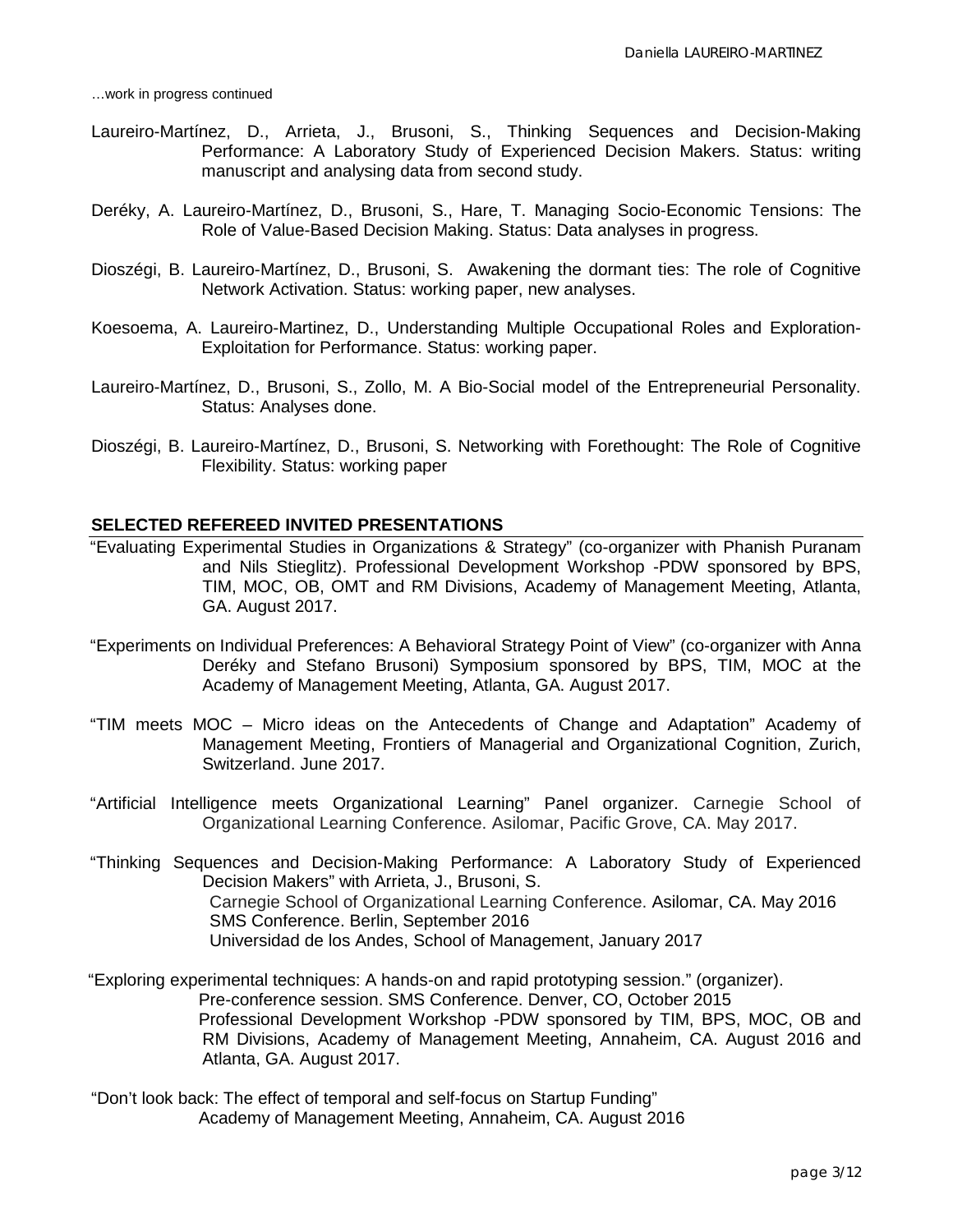- "Jack, Not All Trades are Created Equal: Balancing Multiple Occupational Roles and Exploration-Exploitation for Individual and Venture Performance" With A. Koesoema. SMS Conference. Denver, CO, October 2015
- "Managing Socio-Economic Tensions: The Role of Value-Based Decision Making". With A. Deréky. SMS Conference. Denver, CO, October 2015 Academy of Management Meeting, Annaheim, CA. August 2016
- "Individual and Organizational Antecedents of Strategic Foresight." With F. Csaszar. Organizational Experiments Workshop. Frankfurt, Germany. September 2015. Academy of Management Meeting, Annaheim, CA. August 2016
- Panel presenter and organizer "Neuro-foundations: What Neuroscience Can (and Can't) Teach Us about Knowledge Creation and Transfer". NSF Knowledge Conference. Wharton. Philadelphia, PA. July 2015.
- "Cognitive Neurosciences and Strategic Management: Current Issues". EURAM. Warsaw, Poland. June 2015. SMS Conference, Copenhagen, Denmark. June 2014.
- "Switching cognitive gears: cognitive flexibility and adaptive decision making." Carnegie Organizational Learning. Asilomar, CA. May 2015.
- "From Brains to Organization: Micro- Macro Solutions for Attention and Cognition Research" (coorganizer with S. Brusoni). Sponsored by BPS, TIM, RM and MOC divisions. Academy of Management Meeting, Philadelphia, PA. August 2014.
- "On Michael Cohen, on Dewey. Two studies of cognition, emotion and routinization". Invited presentation at the Organization Science Winter Conference XX. Steamboat Springs, CO, February 2014.

"The Emergence of Choice Patterns in the Four Armed Bandit Task: Implications for a Discussion about the Origins of Routines". Organization Science Winter Conference XX. Steamboat Springs, CO, February 2014. SEI Workshop, SKEMA, France. May 2014. Carnegie Organizational Learning. Asilomar, CA. May 2014. SMS Conference, Copenhagen, Denmark. June 2014. Academy of Management Meeting, Philadelphia, PA. August 2014. SMS Conference. Madrid, Spain. October 2014. INFORMS Conference. San Francisco, CA. November 2014.

"The application of neuroscientific methods to management research: Problems and opportunities" SMS Conference. Atlanta GA, October 2013 Academy of Management Meeting, Orlando FL, August 2013

- "Cognitive Flexibility and Problem solving: Think Aloud Protocols of Experienced Decision Makers" SMS Conference. Atlanta GA, October 2013 Attention Workshop. Zurich. June 2013
- "Attention Needs More Attention Bridging micro and macro perspectives on organizational attention research." (co-organizer with S. Brusoni). Sponsored by BPS, TIM and MOC divisions. Academy of Management meeting, Orlando FL, August 2013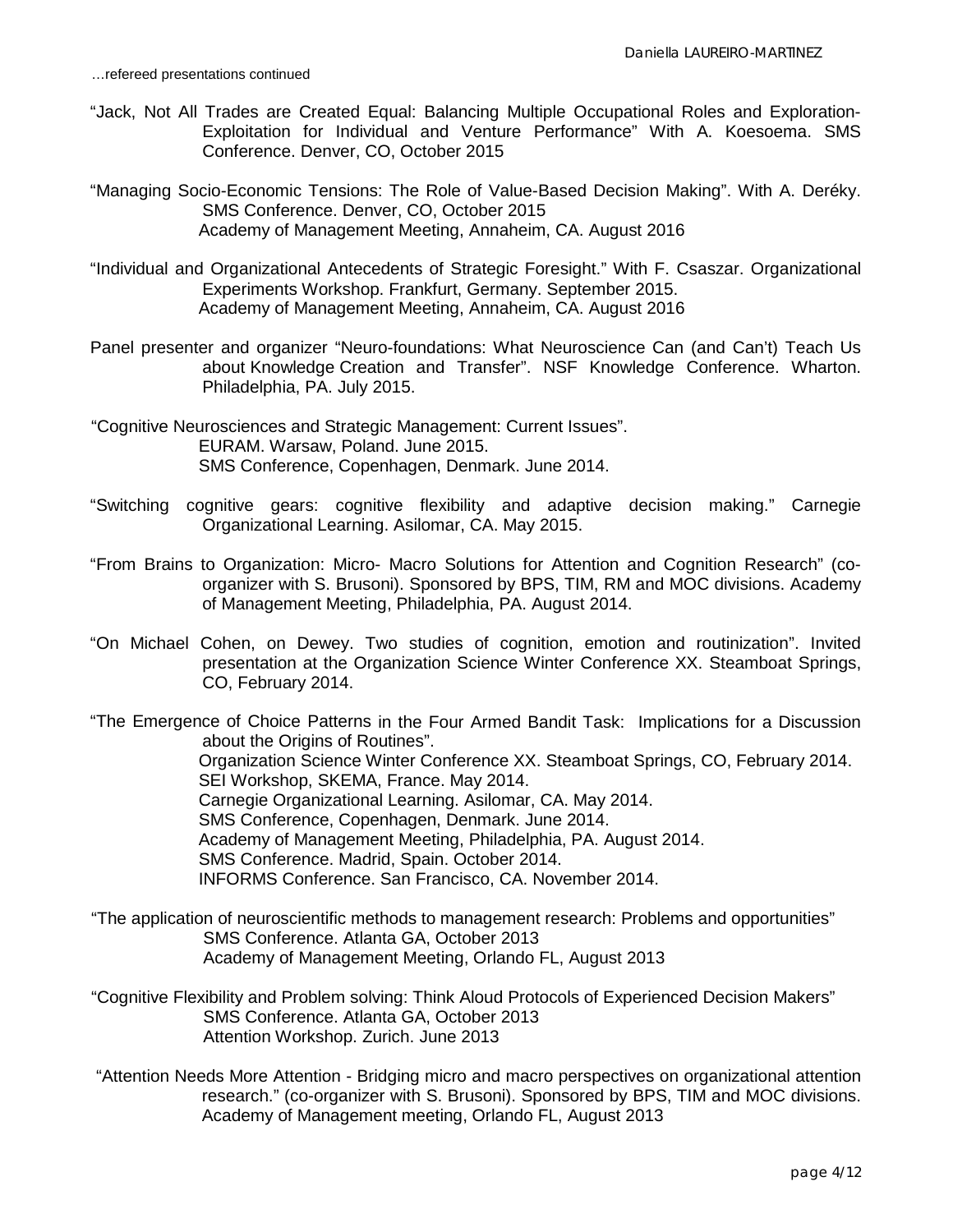- "How to Apply Neuroscientific Methods to Management Research" (co-organized with S. Brusoni). Sponsored by BPS, TIM and MOC divisions. Academy of Management meeting, Orlando FL, August 2013
- "Taking turns on wearing the innovator's hat; deconstructing the levels of firm's artistic and managerial ambidexterity" with Allya Koesoema SMS Conference. Lausanne, Switzerland, March 2013
- "Attention Needs More Attention Methodological issues in attention and cognition research." (coorganized with M. Zollo and S. Brusoni). Sponsored by BPS, TIM, RMD and MOC divisions. Academy of Management meeting, Boston MA, August 2012
- "The Role of Neurosciences in Strategic Management reflecting about three challenges." (coorganized with M. Zollo and S. Brusoni). Sponsored by BPS, TIM, RMD and MOC divisions. Academy of Management meeting, Boston MA, August 2012
- "Entrepreneurial and Managerial Brains: How differences in Attention and Cognitive Control affect strategic decision making" SMS Conference. Singapore, June 2012
- "An Ambidextrous Personality: Harm-Avoidance, Persistence and Self-Directedness affect Ambidextrous Decision-Making" SMS Conference. Miami FL, November 2011
- "Ambidexterity in the brain: Switching between Exploitation and Exploration" SMS Conference. Miami FL, November 2011
- "Snakes and ladders in neuroscientific studies of managerial cognition" (presenter in the panel Cognition and Strategic Decision-Making) Strategy Process and Strategy Practice Interest Group Workshop. SMS Conference. Miami FL, November 2011.
- "Strategic Management meets Neurosciences: Problems and Opportunities" (co-organizer with S. Brusoni). Symposium sponsored by BPS, MOC and TIM Divisions, Academy of Management Meeting. San Antonio TX, August 2011. *Emerald Best International Symposium Award Runner Up*
- "Rethinking the role of Neurosciences in Strategic Management" (co-organizer with S.Brusoni). Professional Development Workshop -PDW sponsored by BPS, OMT and TIM Divisions, Academy of Management Meeting. San Antonio TX, August 2011

"Innovative and Managerial Brains facing the Exploration-Exploitation Dilemma"

Workshop The Psychology and Economics of Scarce Attention. Organized by Institut d'Economie Industrielle and Institute for Advanced Study in Toulouse. Toulouse, September 2011.

Academy of Management Meeting. San Antonio TX, August 2011 under the title "The Innovative Brain: A Neural Signature"

CCC Doctoral Student Conference at MIT. Boston, April 2011

SMS Conference. Rome, September 2010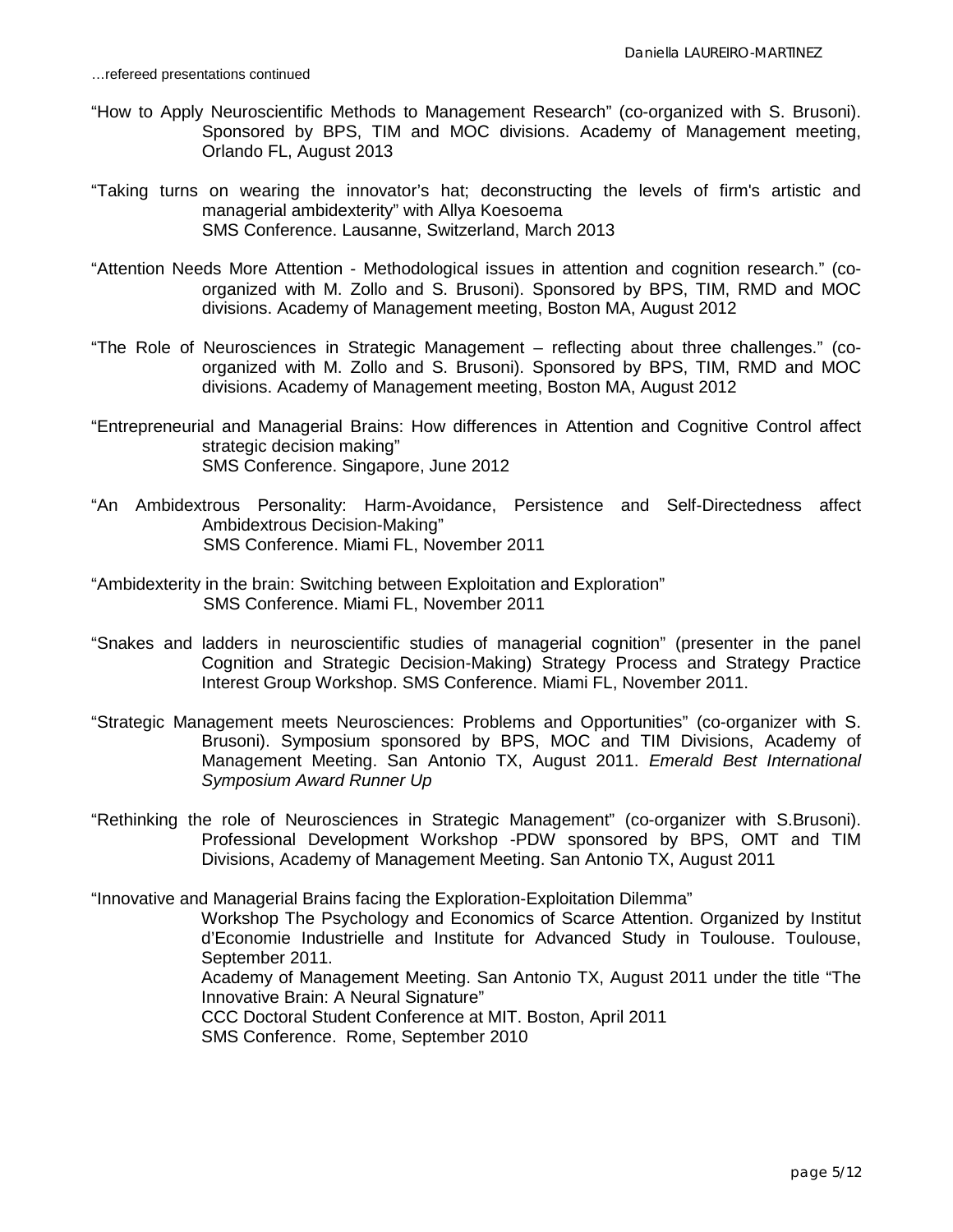…refereed presentations continued

"Cognitive control capabilities, routinization and decision-making performance" Academy of Management Meeting. San Antonio TX, August 2011 SMS Conference. Rome, September 2010 DRUID Conference. London, June 2010 Micro origins of Routines Conference. Helsinki, June 2010 EGOS Conference. Lisbon, June 2010 Poster - NeuroPsychoEconomics Assoc. Conference. Copenhagen, May 2010

"Executive Functions at Work. The impact of individual differences in cognitive control on managerial decision-making"

> Poster - Society of Judgment and Decision Making. Boston, MA. November 2009 SMS Conference. Washington, DC. October, 2009

"The Neuroscientific Foundations of the Exploration-Exploitation Dilemma" NeuroPsychoEconomics Assoc. Conference. Munich, Germany. October 2008

"Cognitive Flexibility in Decision-Making" SMS Conference - Preliminary Sessions. Cologne, Germany. October 2008

### **SEMINARS**

| 2016 | "Antecedents of Exploration and Exploitation". Invited talk at the Professional Women<br>Network Association. April 2016.                                                                                                                                           |
|------|---------------------------------------------------------------------------------------------------------------------------------------------------------------------------------------------------------------------------------------------------------------------|
| 2016 | "What is and how to better handle the Exploration and Exploitation Paradox?" Invited<br>talk for UniCredit Zagreb. March 2016.                                                                                                                                      |
| 2015 | "Cognition, emotion and routinization in decision-making". Aalto University, Finland.<br>November 2015.                                                                                                                                                             |
| 2015 | "Don't look back: The effect of temporal and self-focus on Startup Funding." BI<br>Norwegian Business School, Oslo, Norway.                                                                                                                                         |
| 2015 | "Cognition and Emotion in Exploration" Strategy Department. UNSW. Sydney,<br>Australia.                                                                                                                                                                             |
| 2014 | Organization of Workshop: Decision Neuroscience and Management: A rough guide.<br>Temple University, Philadelphia, PA.                                                                                                                                              |
| 2014 | Invited plenary talk. "From brains to organization? A discussion on the use of decision-<br>making neuroscience in management sciences". International Schumpeter Society<br>Conference. Jena, Germany.                                                             |
| 2014 | Invited talk. "Towards the Neuro-Foundations of Organization and Strategy"<br>CRIOS Bocconi Research Conference. Milan, Italy.                                                                                                                                      |
| 2013 | Organization of "Managerial and Organizational Attention Workshop" Zurich,<br>Switzerland.                                                                                                                                                                          |
| 2013 | Knowledge, Technology and Organization Group, SKEMA Business School, Nice,<br>France.                                                                                                                                                                               |
| 2012 | BI Norwegian Business School, Oslo, Norway.                                                                                                                                                                                                                         |
| 2011 | Wharton conference on Routines. Wharton School, University of Pennsylvania.<br>Philadelphia, PA.                                                                                                                                                                    |
| 2011 | London Business School, London, UK.<br>Strategy Unit Harvard Business School, Boston, MA.<br>Business Department Carlos III, Madrid, Spain.<br>Management Department ITAM Mexico D.F., Mexico.<br>School of Management, Universidad de los Andes, Bogota, Colombia. |
| 2010 | Strategy Unit Research Seminar, Harvard Business School, Boston, MA.                                                                                                                                                                                                |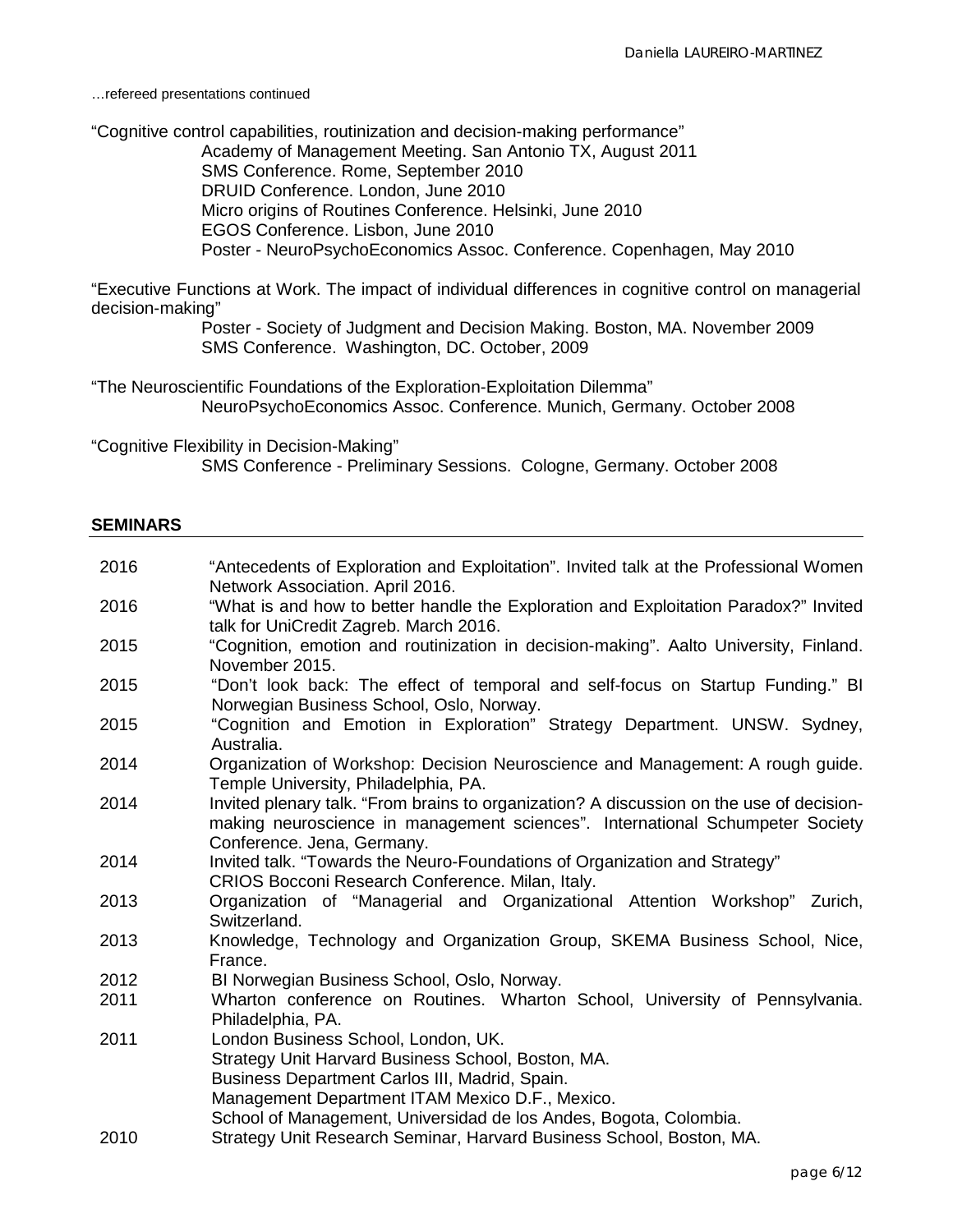# **RELEVANT TEACHING EXPERIENCE**

| <b>Teaching Experience</b> |                                                                                                                                                                                                          |
|----------------------------|----------------------------------------------------------------------------------------------------------------------------------------------------------------------------------------------------------|
|                            | 2017-current "Strategic Decision Making". Core course. MBA Program. ETH, Zurich.<br>Co-creation, co-development and co-teaching.                                                                         |
|                            | 2015-current "Innovation Leadership". Core course. Master IBS MAS/MSc Program. ETH, Zurich.<br>Lead. Co-creation, co-development and co-teaching.                                                        |
| Zurich.                    | 2015-current "Innovation, Creativity and Personality Traits". Elective course. MAS Program. ETH,<br>Lead. Creation, Development and co-teaching.                                                         |
| 2014                       | "Strategy and Cognition". Managing Innovation and Attention for Ambidexterity. Master<br>in Services Management. Athens University of Economics and Business.                                            |
|                            | 2013- current "Exploration and Exploitation", "Strategy and Cognition". Executive Education program.<br>Innovation Institute, Zagreb Croatia                                                             |
|                            | 2011-current "Qualitative Research Methods". PhD Methods MTEC. PhD Program and in 2016 for<br>NADEL. ETH, Zurich.                                                                                        |
|                            | 2011-current "Managerial Cognition". PhD Elective MTEC. Creation and teaching. PhD Program.<br>ETH, Zurich.                                                                                              |
|                            | 2007-2011 "Strategy". Teaching Assistant. International Undergraduate Program in Management.<br>Bocconi University. Professors: A. Gambardella, C. Panico and M. Maras.                                  |
| 2010                       | "Industry and Firm Analysis". Teaching Assistant. Master in Economics and Management of<br>Innovation and Technology. Bocconi University. Professor: S. Brusoni.                                         |
| 2002-2006                  | Experience as Teaching Assistant and Instructor of courses<br>on Strategy,<br>Entrepreneurship, and International Strategy. Universidad de los Andes, Bogota,<br>Colombia.                               |
|                            | Invited as guest lecturer in the following courses:                                                                                                                                                      |
| $2011 - current$           | Session on exploration and exploitation. Technology and Innovation Management.<br>Master course. ETH Zurich.                                                                                             |
| 2009                       | Neuroeconomics. San Raffaele University.                                                                                                                                                                 |
| 2010                       | Innovation. San Raffaele University                                                                                                                                                                      |
|                            | Instructor of the Bocconi Teams in the following strategy/business competitions:<br>2009 and 2010 MICC - Marshal International Case Competition. University of Southern<br>California. Los Angeles, USA. |
|                            | 2009 Navarra Case Competition, IESE - University of Navarra. Navarra, Spain.<br>The                                                                                                                      |

team I coached won the competition*.*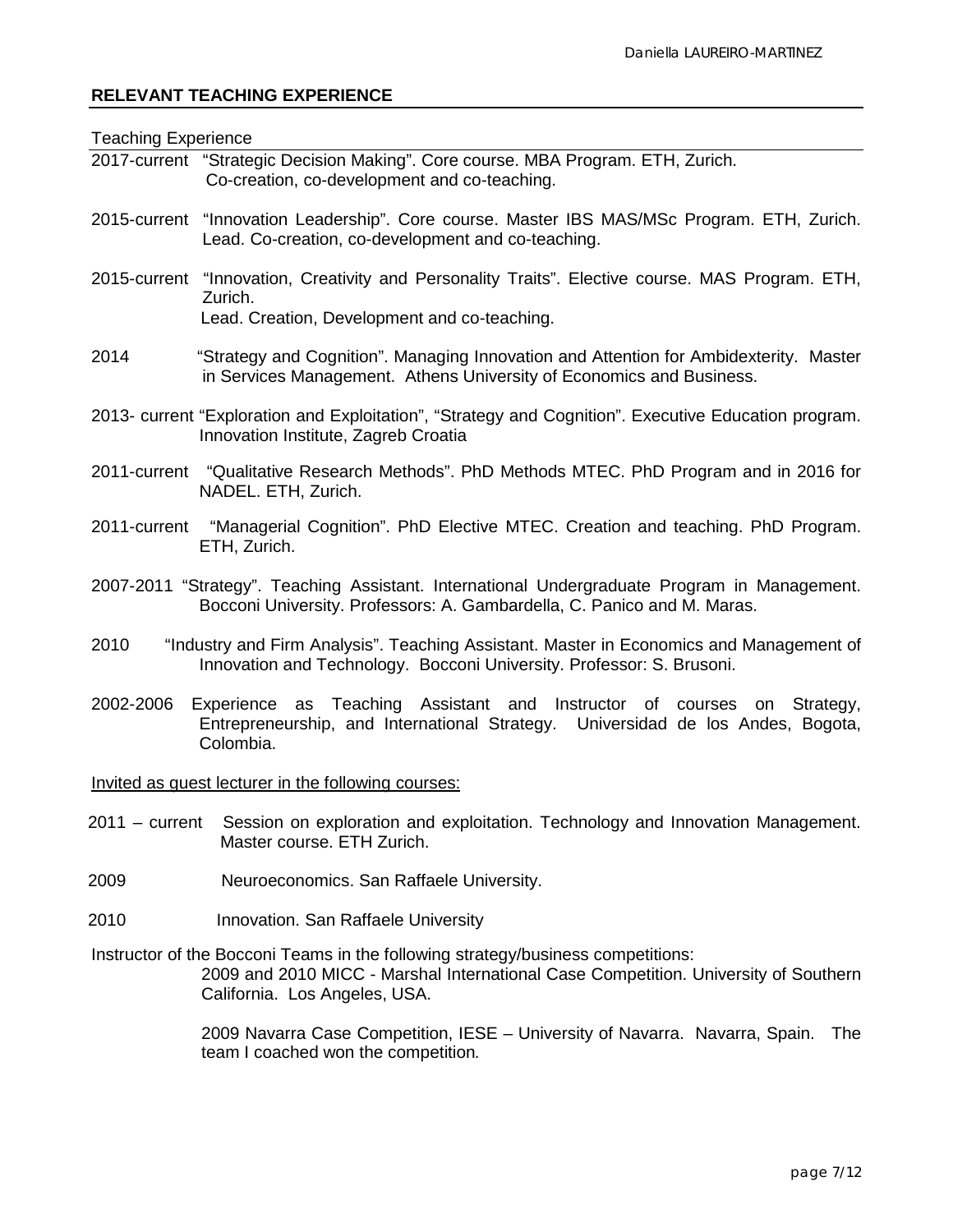# Teaching Interests

Cognition in strategic management, Creativity, Decision-making, Entrepreneurship, Innovation and Entrepreneurship, Leadership, Research methods.

# **RELEVANT STUDENT SUPERVISION**

#### Master's theses directed

Markus Erne, Insight, Creativity and Sustainability. MTEC – ETH, June 2018.

Jan Richer, Association between the Symptoms of ADHD and Innovative Work Behaviour, September, Université Neuchatel, 2017

Ilaria Devittori, Novel and complex problem solving: an experimental study, MTEC – ETH, July 2017

Mariana Nieto de Leon, Routine Change, MTEC – ETH, 2016

Jesus Lopez Palacios, The life of a Routine, MTEC – ETH,2016

Andrea Casali, Understanding Managerial Foresight: An Empirical Study of Mental Representations Decision-Making, MTEC – ETH, March 2016

Daria Pregowski, A Biosocial Model of Entrepreneurial Personality, University of Zurich and MTEC – ETH, July 2015

Fernando Duran, Time perspective in Management Decision Makers with a focus on innovation outcomes, Copenhaguen Business School & MTEC – ETH, June 2014

Christoph Schlatter, Marketing Communications in an Engineering Company, MTEC – ETH, Janu 2013.

#### Master's theses co-supervised

2009 – 2011 In Bocconi University: Three Master Theses Supervision. Master of Science in Economics and Management of Innovation and Technology, Bocconi University. All three theses obtained "excellence level".

Tibor Staub, The Role of Cognitive Control Capabilities in the Change of Routines at the Individual Level, ,MTEC – ETH, 2015

Anne Lucie Brandenberger, Persist, Persist, Persist!, MTEC – ETH, 2015

## Doctoral dissertations co-supervised

Amulya Tata, Managerial Cognition, Search and Strategu: Essays on Microfoundations, ETH Zurich, July 2017 – nominated for the ETH Medal

Bálint Dioszegi, Mind over Network: individual agency, cognition and organizational networks, ETH Zurich, January 2016

#### Invited to be in doctoral committee:

Maitane Elorriaga Rubio, Collective Efficacy And Risk-Taking In An Entrepreneurial Team Competition Context, Copenhaguen Business School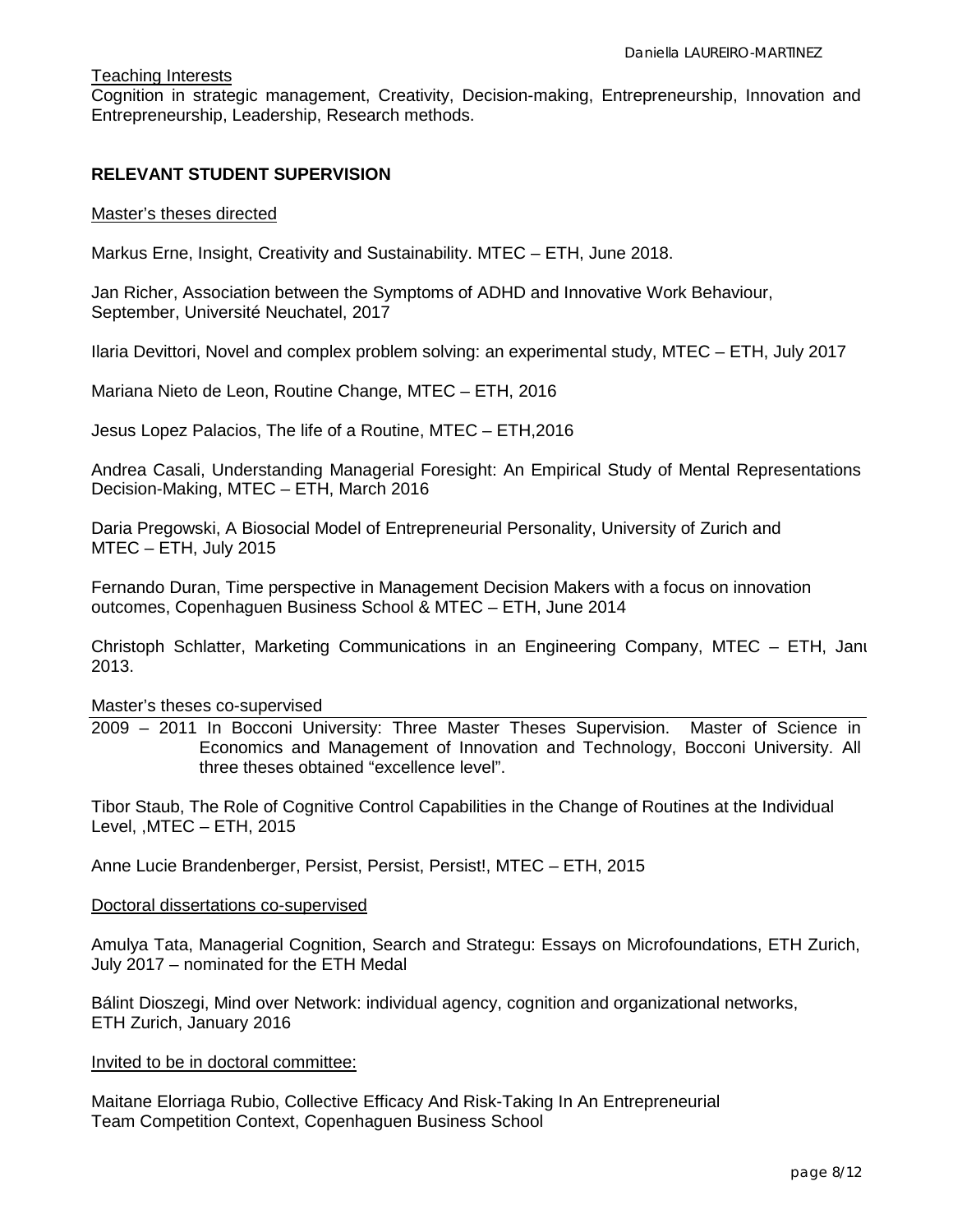# **PROFESSIONAL SERVICE**

#### Editorial Board

2017 – 2020 Strategic Management Journal

Ad-hoc Reviewer

| 2017- current Administrative Science Quarterly                             |
|----------------------------------------------------------------------------|
| 2016- current Grant reviewer for Swiss National Science Foundation and ERC |
| 2014 – current Organization Science                                        |
| 2013 – current Strategic Management Journal                                |
| 2012 – current Industrial and Corporate Change                             |
| 2010 – current Journal of Management Studies                               |
| 2009 – current Strategic Management Society Conferences                    |
| 2008 – current Annual Meetings of the Academy of Management                |
|                                                                            |

Memberships and Affiliations

2008 – current Academy of Management

2009 – current Strategic Management Society

2010 – 2012 Society for Neuroscience

2010 – 2014 EGOS - European Group for Organizational Studies

2008 – 2012 Society of Judgment and Decision Making

2008 – 2014 Society of Neuroscience Psychology and Economics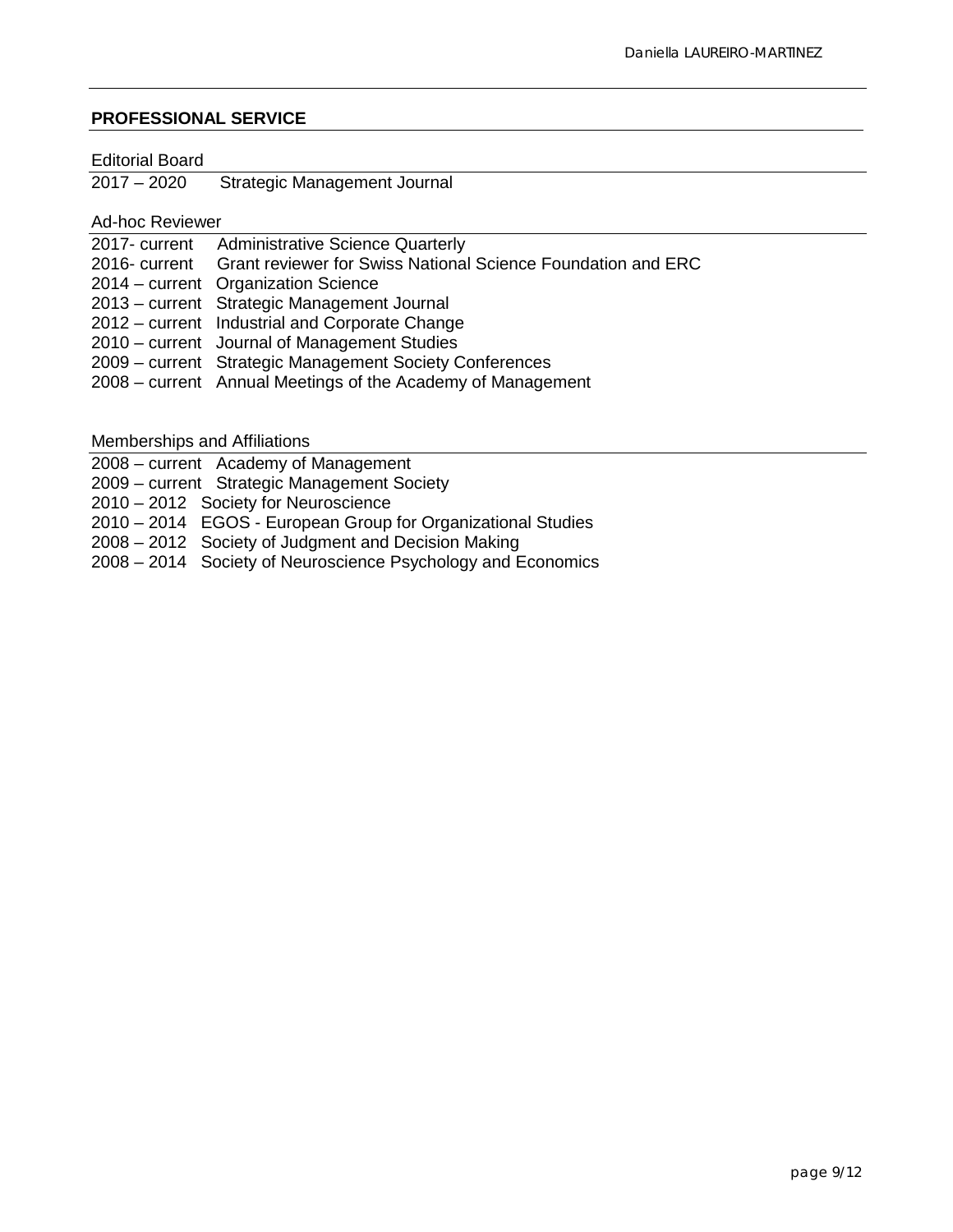# **HONORS AND AWARDS**

| 2017 - 2019   | Elected International Representative at MOC division, Academy of Management.<br>Elected Representative at Large at TIM division, Academy of Management.                                                                            |
|---------------|------------------------------------------------------------------------------------------------------------------------------------------------------------------------------------------------------------------------------------|
| 2016 - 2019   | Elected Representative at Large - Strategic Management Society. Behavioral                                                                                                                                                         |
|               | <b>Strategy Interest Group.</b>                                                                                                                                                                                                    |
| 2016 -current | Co-organizer of the international conference Carnegie School of Organizational<br>Learning, Asilomar, Pacific Grove, CA                                                                                                            |
| 2014 - 2016   | Elected Representative at Large - Strategic Management Society. Knowledge and<br>Innovation Interest Group.                                                                                                                        |
| 2014          | Swiss National Science Foundation - Grant to partially finance the project "Time<br>Focus of Startup Founders" (granted approx.169.000 USD)                                                                                        |
| 2013          | Swiss National Science Foundation - Grant to partially finance the "International<br>Exploratory Workshop: Managerial and Organizational Attention Research" Project<br>number IZ32Z0_147375. (granted approx. 23.000 USD)         |
| 2011-2013     | Fondazione Cariplo - Research grant to carry out the project "A neuroscientific<br>approach to develop tools for the education in management of innovation and<br>sustainable businesses" (approx. 145.000 EUR out of 510.000 EUR) |
| 2010-2011     | Bocconi University, Competitive Research grant                                                                                                                                                                                     |
| 2010          | KITeS - Bocconi, Research grant for junior scholars                                                                                                                                                                                |
| 2010          | Scott Shane's Intensive Seminar on Entrepreneurship, Newcastle Business Sch                                                                                                                                                        |
|               | Newcastle UK.                                                                                                                                                                                                                      |
| 2010          | Fellowship for the Doctoral Workshop, SMS Conference, Rome, Italy.                                                                                                                                                                 |
| 2010          | BPS Dissertation Consortium, AOM Meeting, Montreal, Canada.                                                                                                                                                                        |
| 2010          | Fellowship to join the EGOS PhD Workshop, Lisbon, Portugal.                                                                                                                                                                        |
| 2009          | CROMA - Bocconi, Key research projects funding                                                                                                                                                                                     |
| 2009          | KITeS - Bocconi, Research funding.                                                                                                                                                                                                 |
| 2008          | Fellowship for IRI Foundation Summer School. "Managing Organizational Learning<br>Change", Volterra, Italy.                                                                                                                        |
| 2006-2010     | Bocconi University, PhD fellowship                                                                                                                                                                                                 |
| 2006          | Universidad de los Andes, Fellowship to promote Junior Researchers<br><b>Doctoral Education</b>                                                                                                                                    |
| 2002          | Winner of best thesis award for "Colombian Small and Medium Sized<br>Enterprises Export Potential Prediction Model". School of Management. Universidad<br>los Andes.                                                               |
| 2002          | Academic Excellence Award. Undergraduate Management Program at Universidad<br>de los Andes                                                                                                                                         |

# **SKILLS**

Qualitative data analysis. NVivo software.

Survey design, distribution and data processing. Software SPSS and STATA.

Experimental design for psychological and neurological tasks. Basics of Presentation (stimulus delivery and experimental control software for neuroscience) and SPM-Statistical Parametric Mapping for neuroimaging data.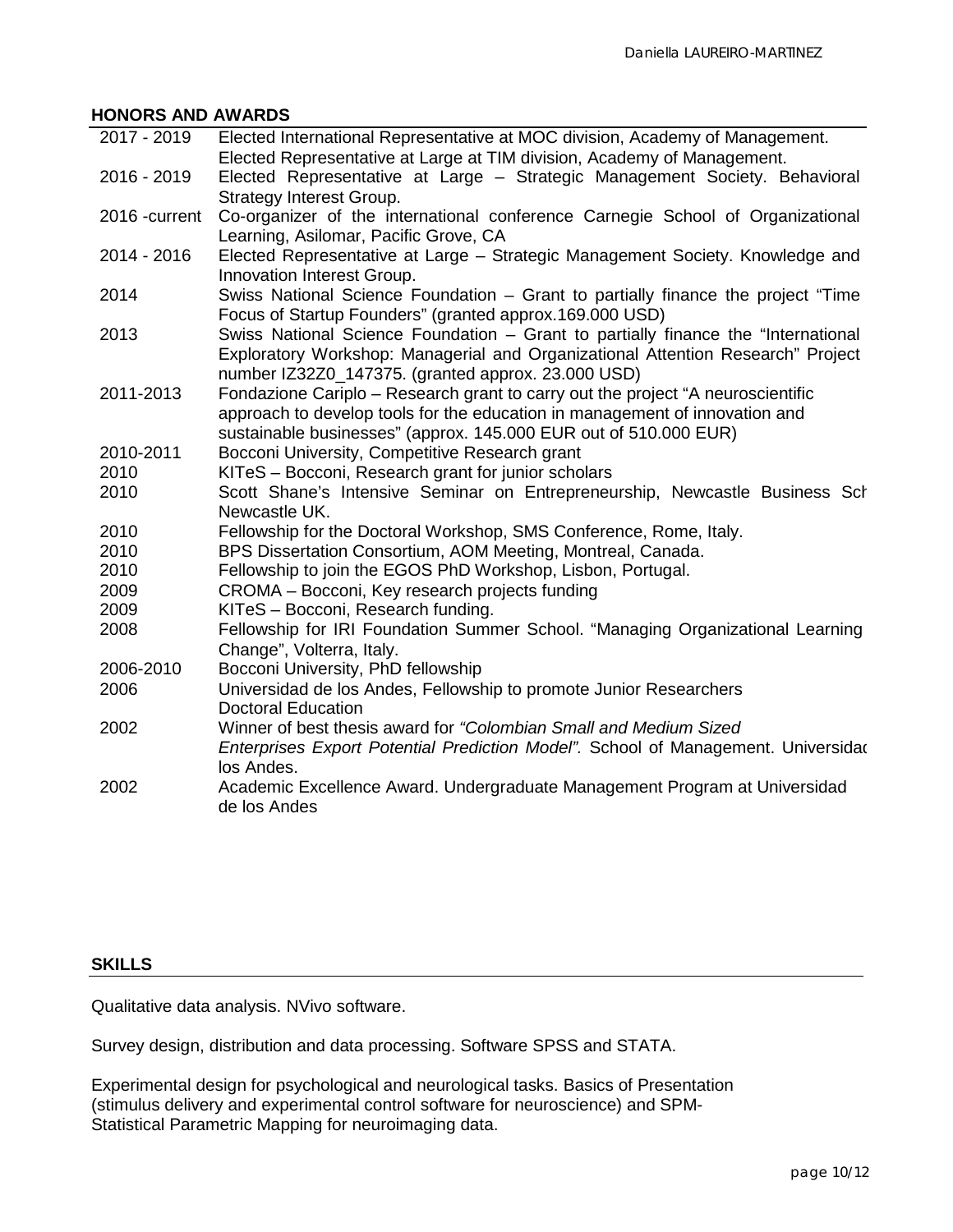# **NON-ACADEMIC EXPERIENCE**

# Consulting<br>2000-2006

In collaboration with the Colombian Ministry of Foreign Affairs worked as Junior Consultant for various applied research projects for small and medium sized companies. The projects involved companies in manufacturing and services sectors. The topics focused mostly on innovation and new product development and internationalization strategies.

### Volunteer experience in social enterprises

- 2016 current *Volunteer Society Nepal:* an NGO that promotes education in economically poor regions of Nepal. In-site supported an innovation in teaching initiative, coached a group of 16 teachers on how to design student-centered lessons and incorporate novel methods for their teaching. In-site worked at a Women Center and an Orphanage in Katmandu. Continued remote involvement with the NGO.
- 2003-current *Cootregua*: a cooperative that promotes entrepreneurship in economically poor regions on the east forests of Colombia. Worked providing external support in the promotion of entrepreneurship –particularly among women- and small economic initiatives. Continued remote support to the Director on topics related to social innovation.
- 2005-2006 *Agrosolidaria*: a social network that promotes the consolidation of rural micro enterprises that produce and commercialize ecologically and socially responsible products in Boyaca, central Colombia.
- 2005-2006 *InterAmerican Development Bank*: creation of economically, socially and environmentally sustainable business. The involved community was a very-low income population oppressed by armed conflicts in the south of Colombia.

#### Pre-doctoral Research Experience

2002- 2006 Research Assistant and later Instructor at School of Management, Universidad de los Andes in Bogota, Colombia. I actively contributed to the following research projects:

SMEs Innovation Models and Intellectual Property Rights (Jan. 2004 – Sept. 2007)

SMEs Export Potential in Five Colombian Regions. (August 2003 – August 2006)

SMEs Strategic Alliances to Export (August 2003 – May 2005)

Marketing for Service Sector SMEs (January 2003 – March 2004)

Social Entrepreneurs Program (February 2002 – August 2006) A joint project between Universidad de los Andes and the Social Enterprise Knowledge Network from Harvard University.

### **OTHER**

Languages English (fluent), Spanish (native), Italian (fluent), French (proficient but getting worse), Portuguese (upper intermediate), German (basic – currently studying level B1).

Citizenships Colombian and Argentinean

Hobbies Traveling, trekking, cooking, swimming, chef chocolatier.